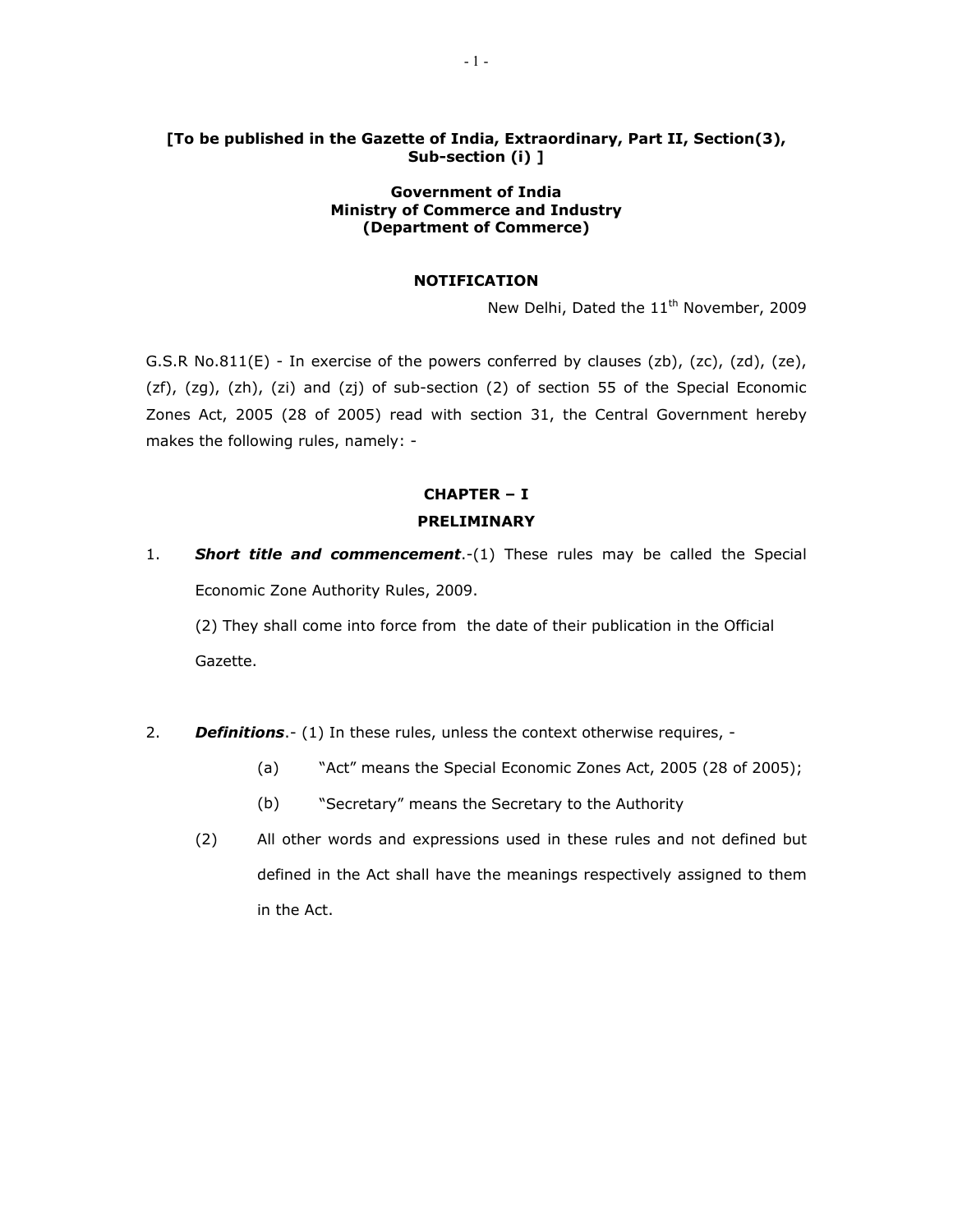# **CHAPTER – II TERM OF OFFICE, VACANCY OF THE MEMBERS**

- 3. **Term of Office.** The term of office of m embers of the Authority (other than ex-officio Members) shall be for a period of two years from date of their nomination and they shall not be eligible for re-nomination immediately after expiry of their term but can be nominated for a subsequent term.
- 4. **Conveyance and allowances of the nominated mem bers.-** The nominated members shall not be eligible for any conveyance or allowances for attending the meetings of the Authority.
- 5. **Vacancy of the entrepreneur member or their nominee.** (1) The vacancy of a member or their nominee shall be deemed to have occurred due to one or more of the following reasons, namely :- :
	- (i) resignation from the Special Economic Zone Authority concerned;
	- (ii) death of the member;
	- (iii) the Unit represented by the member defaults in payment of dues to the Special Economic Zone Authority concerned;
	- (iv) the member absents himself/ herself in attending the proceedings of the Authority for three consecutive meetings;
	- (v) if any criminal proceeding is initiated against the Unit represented by such member either by the State or Central Government for violation of any law for time being in force;
	- (vi) the Unit represented by such member is sick, closed or has not been exporting for more than six consecutive months; and
	- (vii) Letter of Approval issued to the unit represented by the entrepreneur is cancelled by the Competent Authority for reasons of fraud, misrepresentation etc.

(2) If any vacancy arises due to any of the reasons mentioned above, the Central Government may nominate another member against such vacancy for the remaining period of tenure.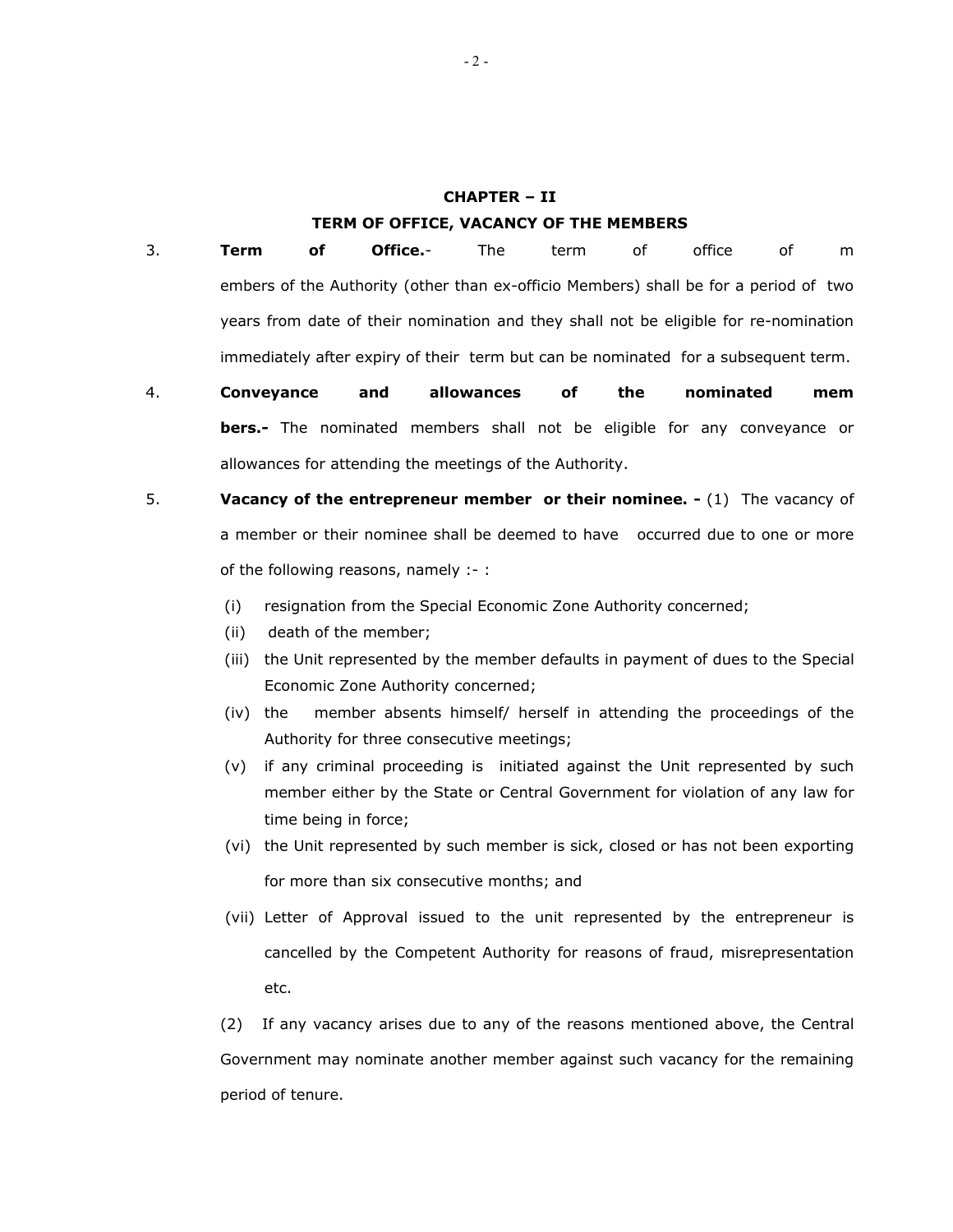#### **CHAPTER – III**

#### **POWERS AND FUNCTIONS**

- 6. (1) The Authority shall,
	- (i) take all necessary measures for efficient management of the Zone and develop it as a financially viable organisation-
	- (ii) prepare its returns and statements before the commencement of each financial year;
	- (iii) decide the terms and conditions and remuneration for engagement of a Chartered Accountant for maintenance and finalisation of its accounts;
	- (iv) approve the audited statements of its accounts pertaining to a financial year before the  $30<sup>th</sup>$  September of the following financial year; and
	- (v) have powers to raise resources in a manner consistent with provisions of the SEZ Act and Rules framed thereunder.
	- (2) The Authority shall prepare perspective plans for future expansion and shall undertake works of capital nature.
	- (3) Each Authority shall have the powers to implement schemes for health and life insurance, contributory pension, housing and leave travel, if deemed necessary, for the welfare of its employees in collaboration with the private or public sector agencies, wherever applicable:

 Provided that the expenditure on such schemes shall not exceed five percent of its own revenues accrued during the previous financial year.

- (4) The Authority may designate the Secretary or one of its officers to be the authorised signatory for specific purposes permitting the use of facsimile of its common seal for authentication of relevant documents.
- (5) The Authority shall have its name engraved in legible characters on its seal.
- (6) The Authority shall have its name and address of its head office and branch office(s) mentioned in all its business letters, bill/Invoice, letter heads, notices, official publications, contracts and other instruments.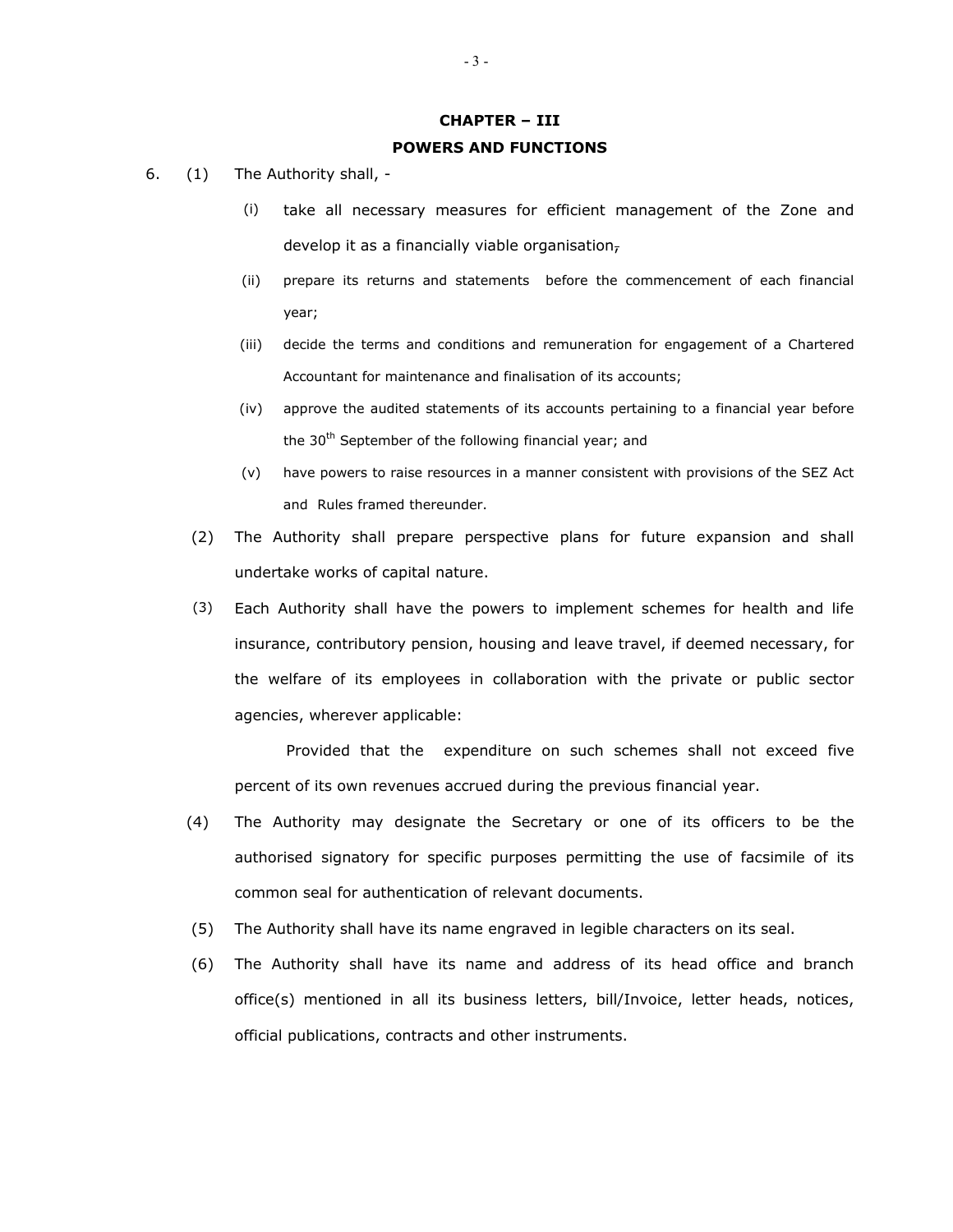- (7) The Common seal of the Authority shall be in the custody of the Chairperson or in the custody of an officer of the Authority designated for the purpose by the Authority.
- 7. **Power of the Authority to Expenditure.-** (1) All expenditure of the Authority except as specified in the sub rule (2) below, shall be approved by the Authority.
	- (2) The Chairperson shall have,-
		- (i) powers to approve minor works and maintenance works of the Zone;
		- (ii) powers to approve recurring expenditure in connection with:-
		- (a) Salaries,
		- (b) Overtime allowances,
		- (c) Travel Expenses,
		- (d) Advertisement and Publicity,
		- (e) Rent, Rates, Taxes,
		- (f) Professional services and legal expenses, and

**Explanation**: *Minor works* and maintenance works mentioned at clause (i) above means work costing less than rupees fifty lakhs per work.

(iii) powers to approve contingent expenditure both recurring and non-recurring:

 Provided that the expenditure so incurred does not exceed Rupees Fifty lakhs at a time:

 Provided further that the Authority concerned shall be competent to incur such expenditure beyond rupees fifty lakhs.

(3) The Chairperson of the Authority shall be competent to approve the official tours of other members and officers of the Authority undertaken in connection with the affairs of the Authority both within and outside the country in accordance to the rules applicable to the officers of the Central Government of equivalent rank posted at those places:

 Provided that the Chairperson shall be self controlling officer in respect of all travels.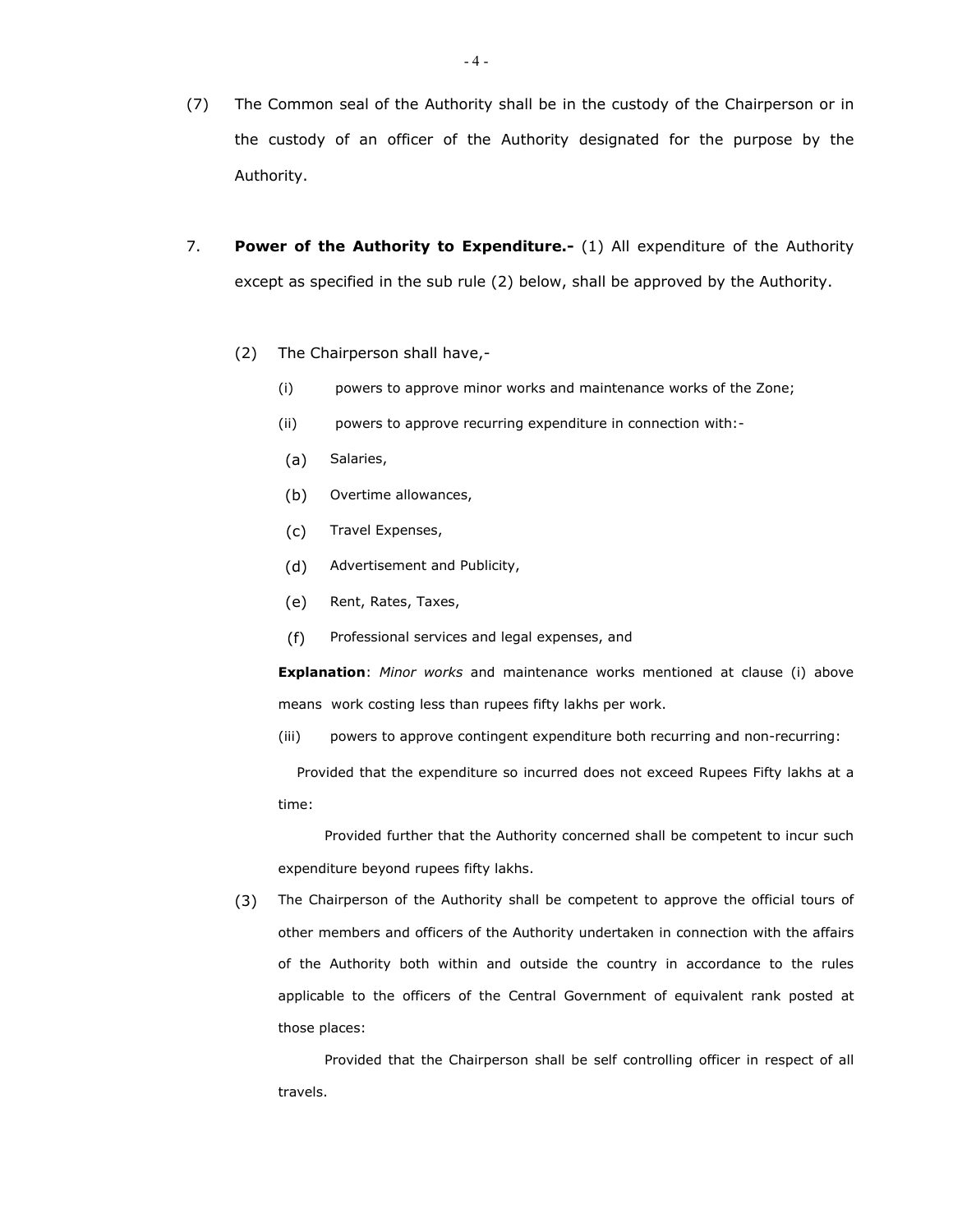Provided further that prior sanction of the Central Government shall be obtained for the official travels of the Chairperson outside the country.

- (4) The Authority shall be competent to prescribe the entitlements regarding mode of travel, hotel accommodation, daily allowance, road mileage and other incidental expenditure in connection with the official functioning of its Chairperson and other employees as are applicable to the officers of the Central Government of equivalent rank posted at these places.
- (5) There shall be a complete ban on extension of service of any Officer or employee of the Authority beyond the age of superannuation which shall be on par with the employees of the Central Government.
- (6) The Authority shall have powers to write off irrecoverable losses of its property on account of theft, fraud, negligence, natural calamity, fire and irrecoverable lease rent, licence fee and other user charges in respect of the assets and services of the Authority, including irrecoverable dues on account of Court orders and other statutory proceedings:

 Provided that any write-off of losses beyond the sum of rupees one lakh shall be with the prior approval of the Central Government.

 Provided further that in all cases of write-off of losses full details and reasons for doing so shall be recorded in writing.

(7) The Authority may enter into any contract for the discharge of its functions under the Act:

 Provided that every agreement or contract for technical collaboration or consultation with foreign Governments or their firms shall require the prior sanction of the Central Government.

(9) All cheques and all pay orders for making deposit or investment or withdrawals of the sums or for the disposal in any manner of the funds of the Authority,-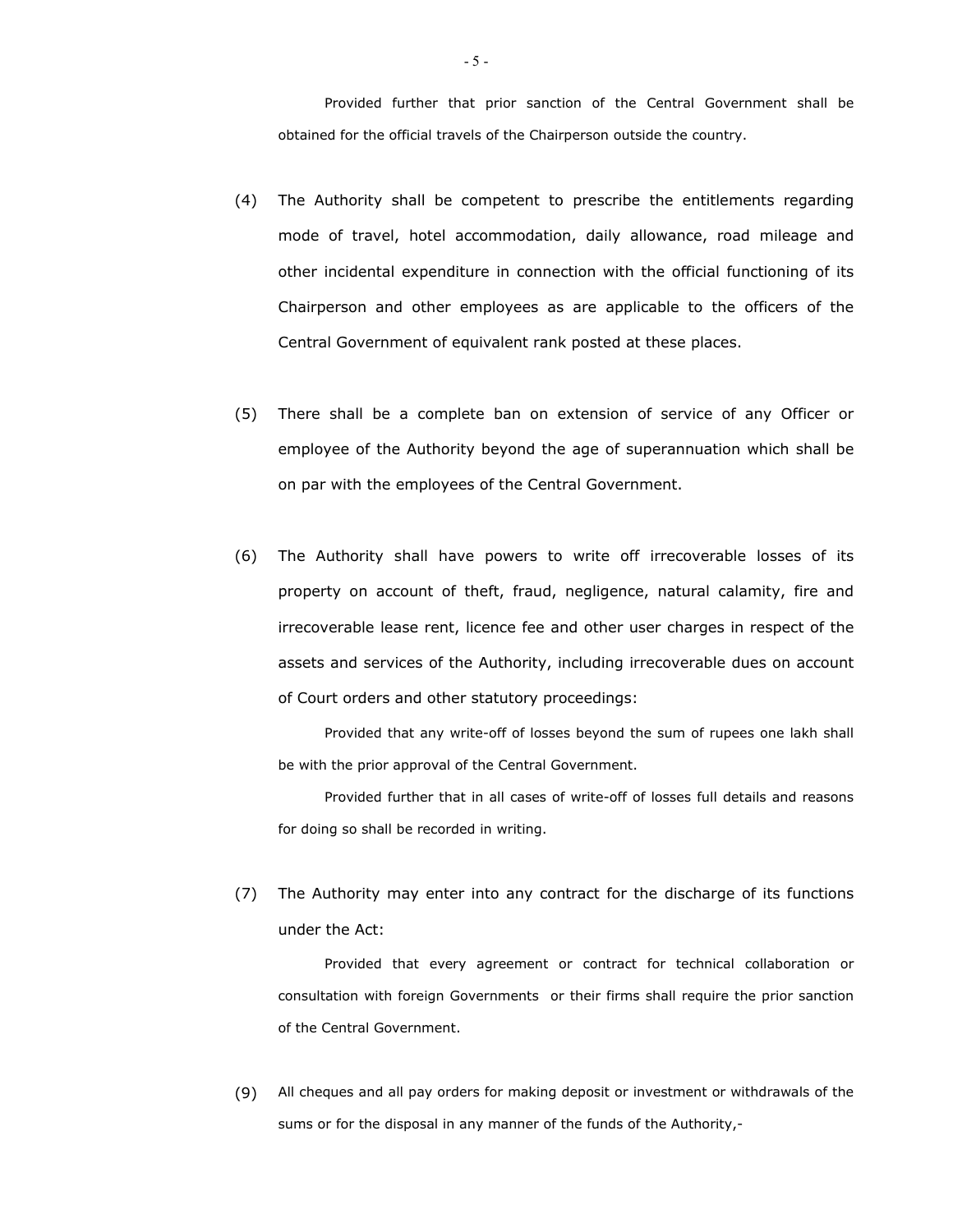- (a) shall be signed by two officers of the Authority nominated by the Chairperson for this purpose, if the cheques or pay orders are for an amount not exceeding rupee ten lakhs; and
- (b) shall be signed by the Chairperson of the Authority and the Secretary if exceeds rupee ten lakhs:

 Provided that in the absence of the Secretary such cheques or pay orders shall be signed by the Chairperson and any other officer of the Authority.

# **8. The Development Commissioner who is the Chairperson and the Chief Executive Officer of the Authority shall.** - (i) in the absence of regular Secretary, may designate any officer of the Authority to act as Secretary to the Authority and such appointment shall be ratified by the Authority in its next meeting;

- (ii) entrust such other duties and responsibilities to the Secretary;
- (iii) implement the decisions of the Authority;
- (iv) comply with the directions of the Central Government under section 38 of the Act for its efficient administration;
- (v) maintain the land records and title deeds of the Special Economic Zone concerned in safe custody;
- (vi) defend the suits against the Central Government in any Court for payment of enhanced compensation for private lands acquired under the Land Acquisition Act for development of the Special Economic Zone;
- (vii) defend all the proceedings or suits initiated against the Central Government or the Authority or any other officer on account of the actions taken by the Estate Officer of the Zone concerned under the Public Premises (Eviction of Unauthorized occupants) Act, 1971:

 Provided that the lease agreements as aforesaid which are in force as agreements between the President of India represented by the Development Commissioner and the Units or other parties as on the date of commencement of these rules shall be deemed to be executed between the Authority and the Units or other parties for the balance period of the lease;

- 6 -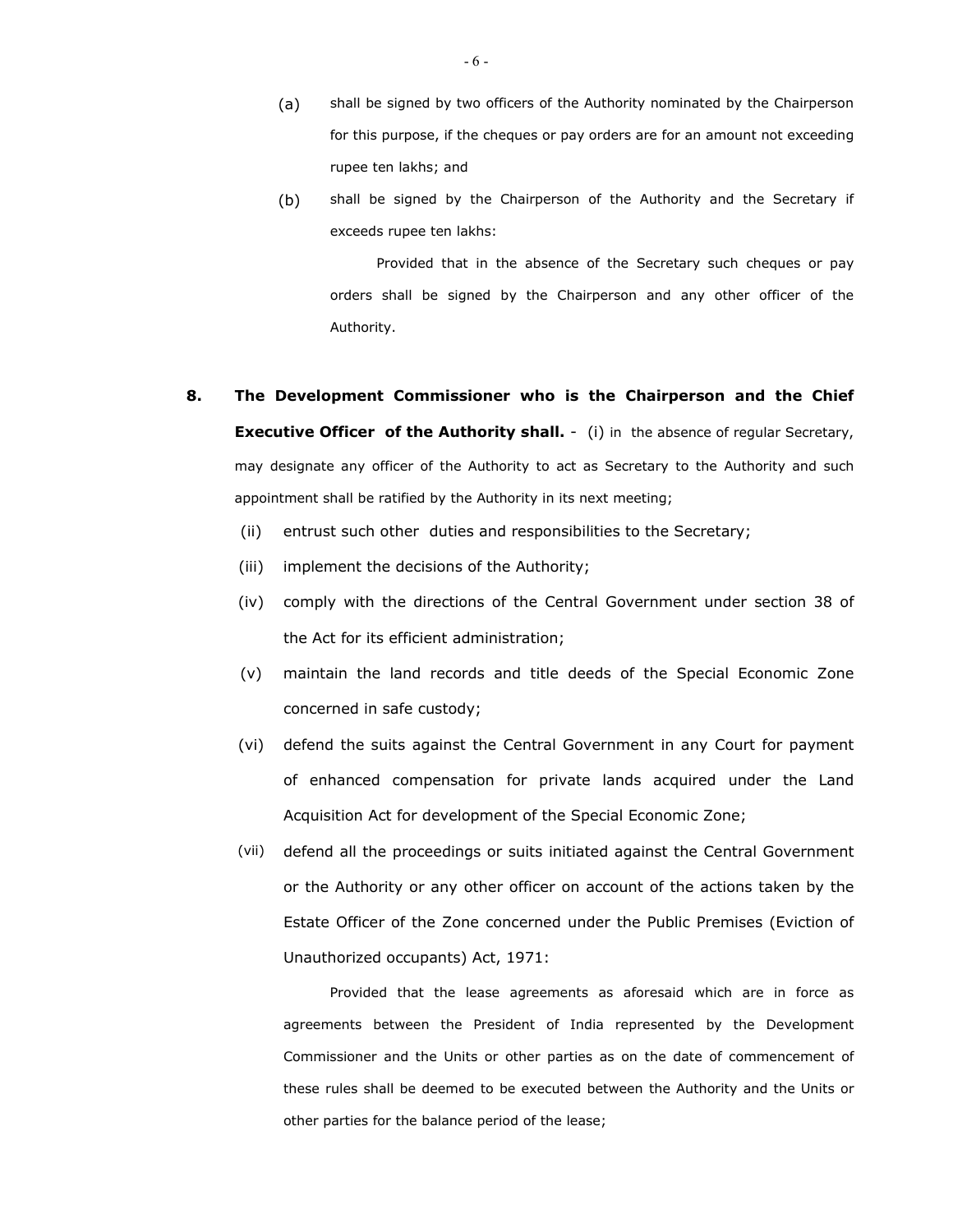- (viii) execute Lease Agreement between the Authority and the Units or other parties in respect of built-up premises or land allotted, in the format specified by the Authority;
- (ix) take steps to initiate legal proceedings against the Units or licence holders in the Special Economic Zone concerned or defend all suits, applications, writ Petitions and any other legal proceedings as he considers necessary to protect the interest of the Authority and the Central Government;
- (x) may allot built-up premises or land to the entrepreneur for authorised operation after issue of Letter of Approval by the Development Commissioner;
- (xi) take steps to ensure recovery of all the dues of the Authority and the Central Government;
- (xii) to recommend actions as per the procedures prescribed under the Special Economic Zones Act and the rules made there under and Foreign Trade Policy to suspend or cancel the Import-Export Code Number or cancel the Letter of Approval , Letter of Permission in respect of any Unit inside the Zone where such action is warranted on account of violation of conditions of lease or licence;
- (xiii) prevent the entry of unauthorised persons into the Zone and regulate and restrict the entry of private and other public vehicles and goods carriers in the interest of safety and security of the various Units inside the Zone and their workers.
- (xiv) sign all instruments of contract with regard to lease, acquisition, holding and disposal by way of sale or otherwise of any immovable property and it shall be duly authenticated by common seal of the Authority: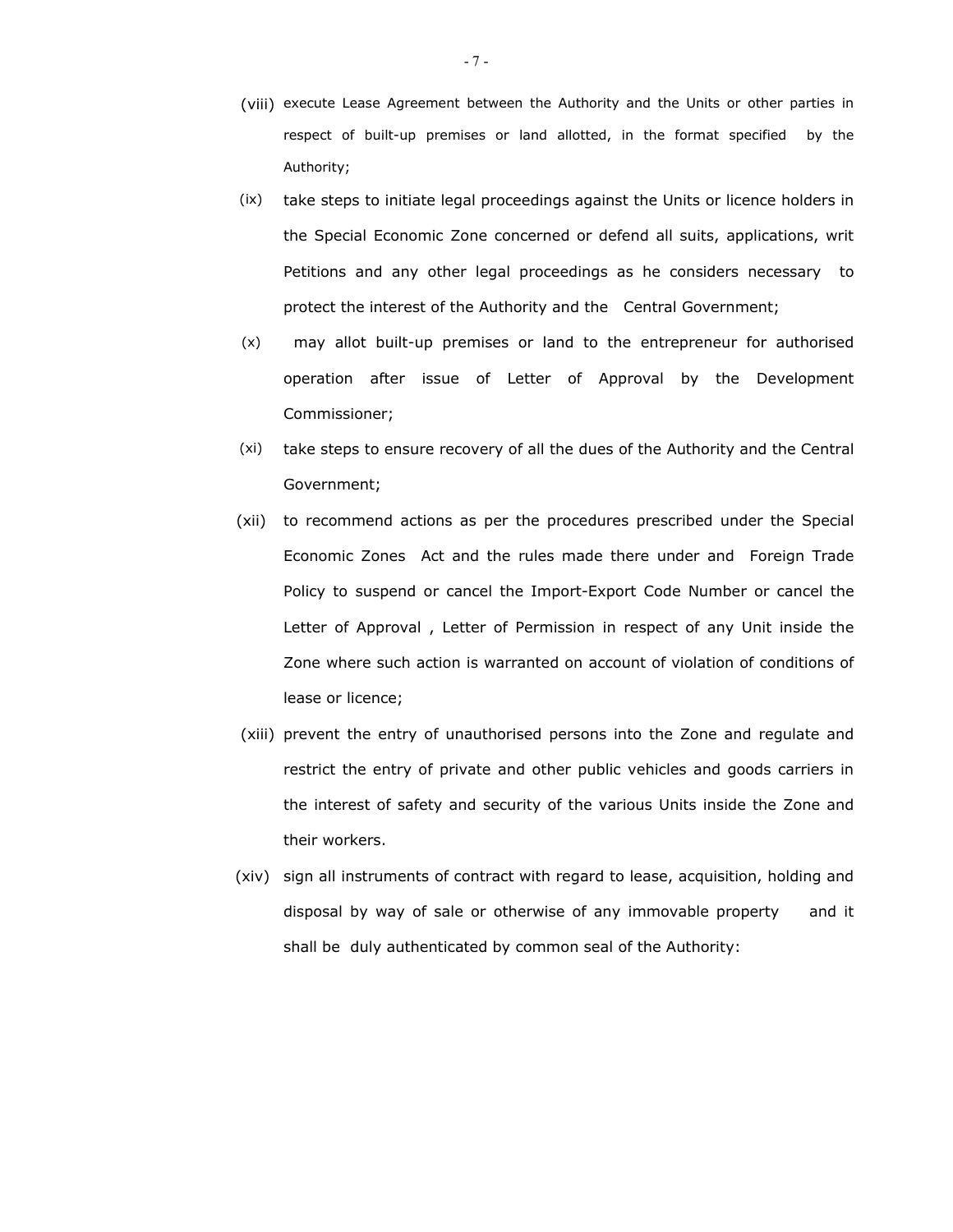Provided that no sale or mortgaging or offering as collateral security or alienation in any other manner of movable and immovable property of the Central Government acquired on behalf of the President of India in terms of the provisions of the lease deed against any Unit in the Special Economic Zone and vested in the Central Government shall be permissible without the prior approval of the Central Government.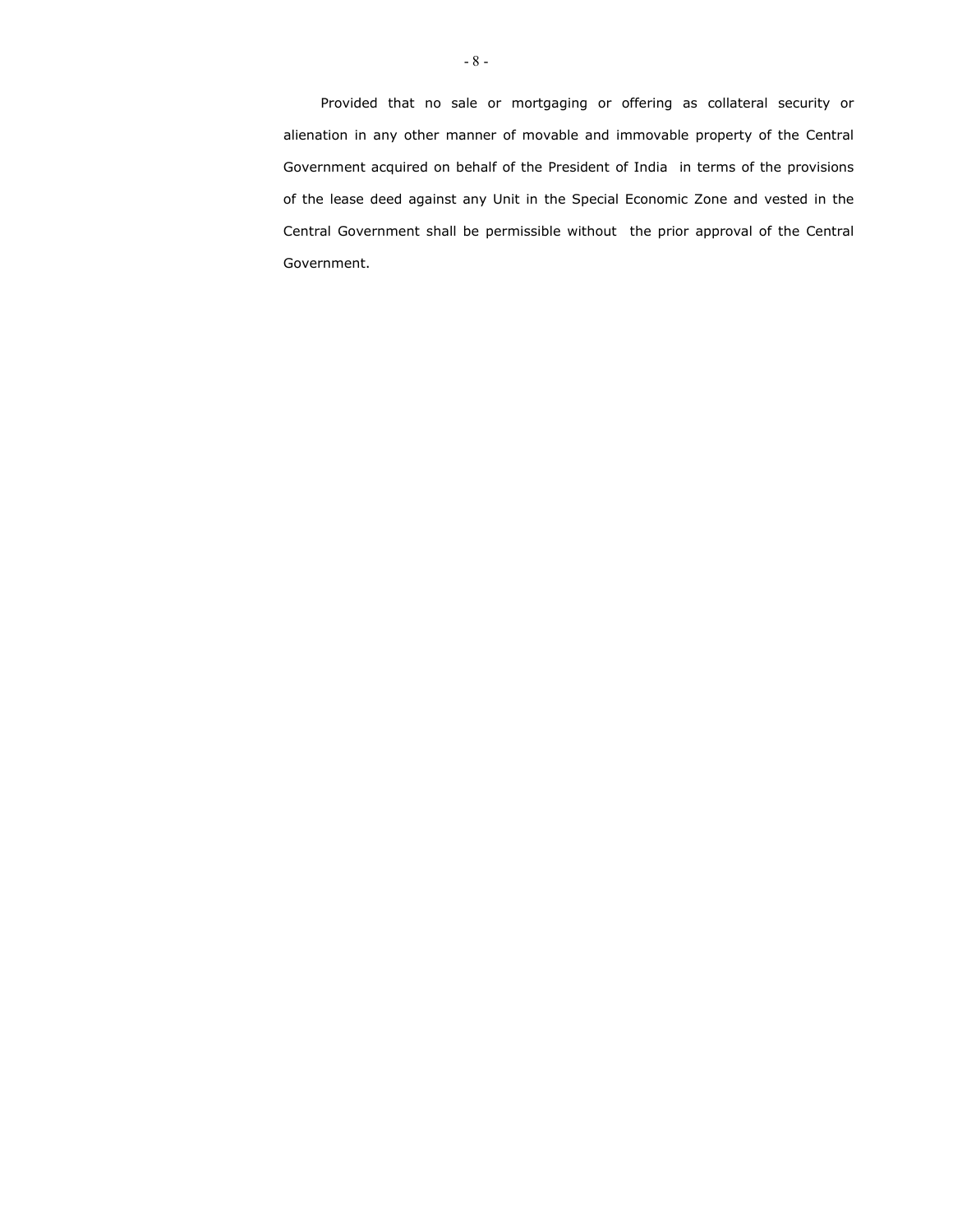#### **CHAPTER – IV**

### **APPOINTMENT OF THE OFFICERS AND EMPLOYEES OF THE AUTHORITY**

- 9. (1) The Authority shall appoint officers and employees for the efficient discharge of its function.
	- (2) Categories, numbers and pay scales of the officers and employees required by the Authority under sub-rule(1) shall be decided with the approval of the Central Government.
	- (3) The appointment to the service of the Authority may be made by any of the following methods; namely :-
	- (a) transfer of any officer or employee in the existing Special Economic Zones as per sub-section (1) of section 33 of the Special Economic Zone Act including by way of absorption.
	- (b) transfer on Deputation or Absorption from the Central Government, State Governments, Union territory Administrations and Public Sector Undertakings of the States, Central, Union territory Administrations and Autonomous bodies funded fully or partly by the Central, State Governments and Union territory Administrations;
	- (c) promotion from amongst the employees of the Authority; and
	- (d) direct recruitment.
	- (4) The Authority may engage agencies or employees on contract/outsourcing for discharge of its functions and the terms and conditions of such appointment shall be decided by the Authority and preference shall be given to outsource all works to the extent possible and only if outsourcing cannot be done as a principle, regular staff shall be appointed.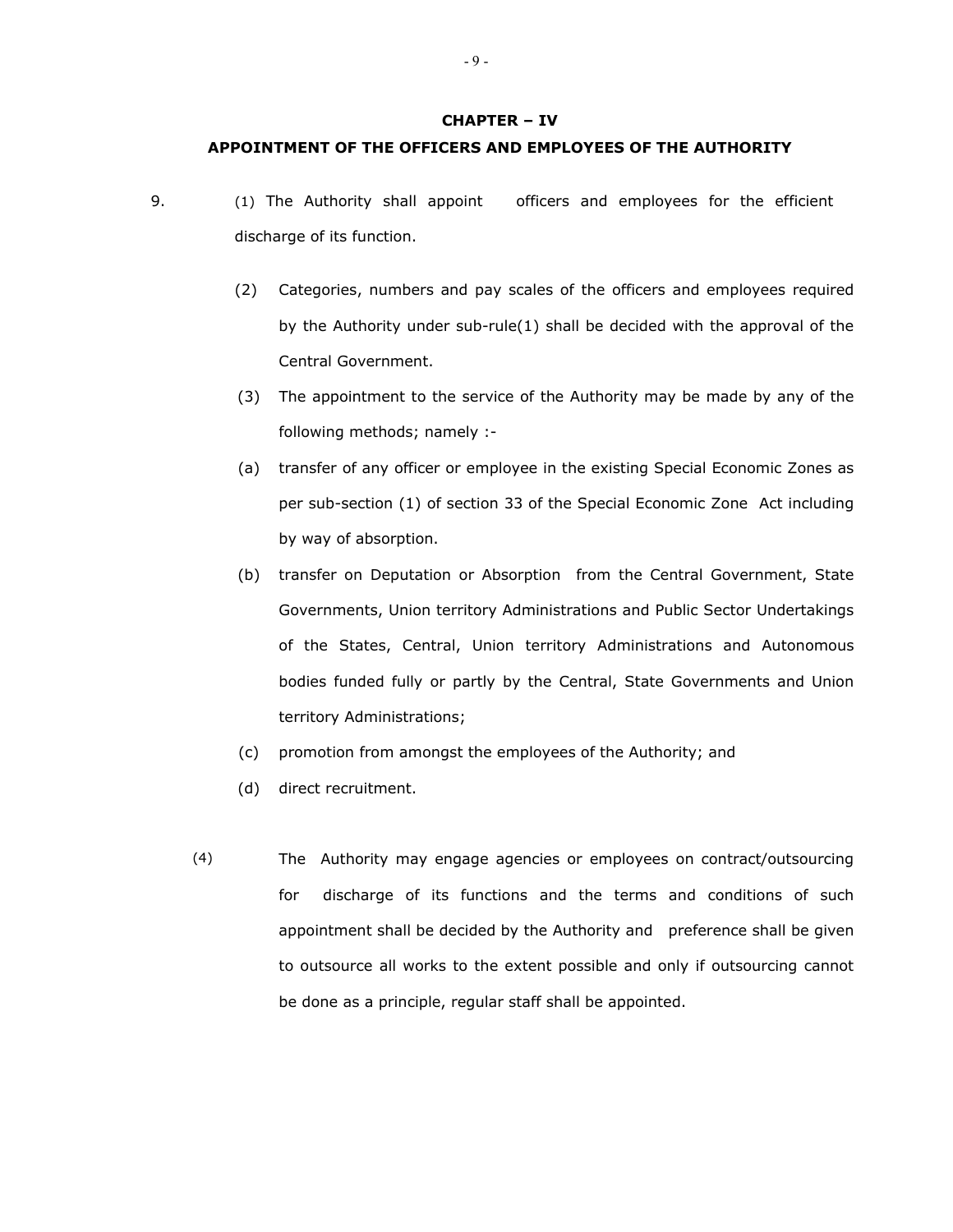(5) The total expenditure in any financial year on salary, remuneration and other allowances of all employees of the Authority shall not exceed fifteen percent of its own revenues of the previous financial year or as specified by the Central Government from time to time in this regard:

 Provided further that for incurring expenditure beyond fifteen percent, a proposal shall be made to the Central Government giving adequate justifications and the additional expenditure may be incurred only with the prior approval of the Central Government.

- (6) The regular Central Government employees who were absorbed in the Authority shall be governed by rule 37 of the Central Civil Services (Pension) Rules, 1972 read with orders of the Central Government issued from time to time.
- (7) The permanent absorption of regular Central Government employees to the Authority shall take effect from the date on which their options are accepted by the Central Government.
- (8) On and from the date of such acceptance, such employees referred to in sub-rule (6) of this rule shall cease to be Government servants.
- (9) The regular Central Government employees absorbed in the service of the Authority shall be governed by the rules as specified in the Schedule-I annexed to these rules till the making of rules by the Central Government in this behalf:

 Provided that in case of any difficulty arises in applying such rules, the matter shall be decided by the Authority and the decision of the Authority there on shall be final.

- (10) After absorption of the regular Central Government employees in the service of the Authority,-
	- (a) the dismissal or removal from the service of the Authority of any employee after such absorption for any subsequent misconduct shall not amount to forfeiture of the retirement benefits for the service rendered under the Government;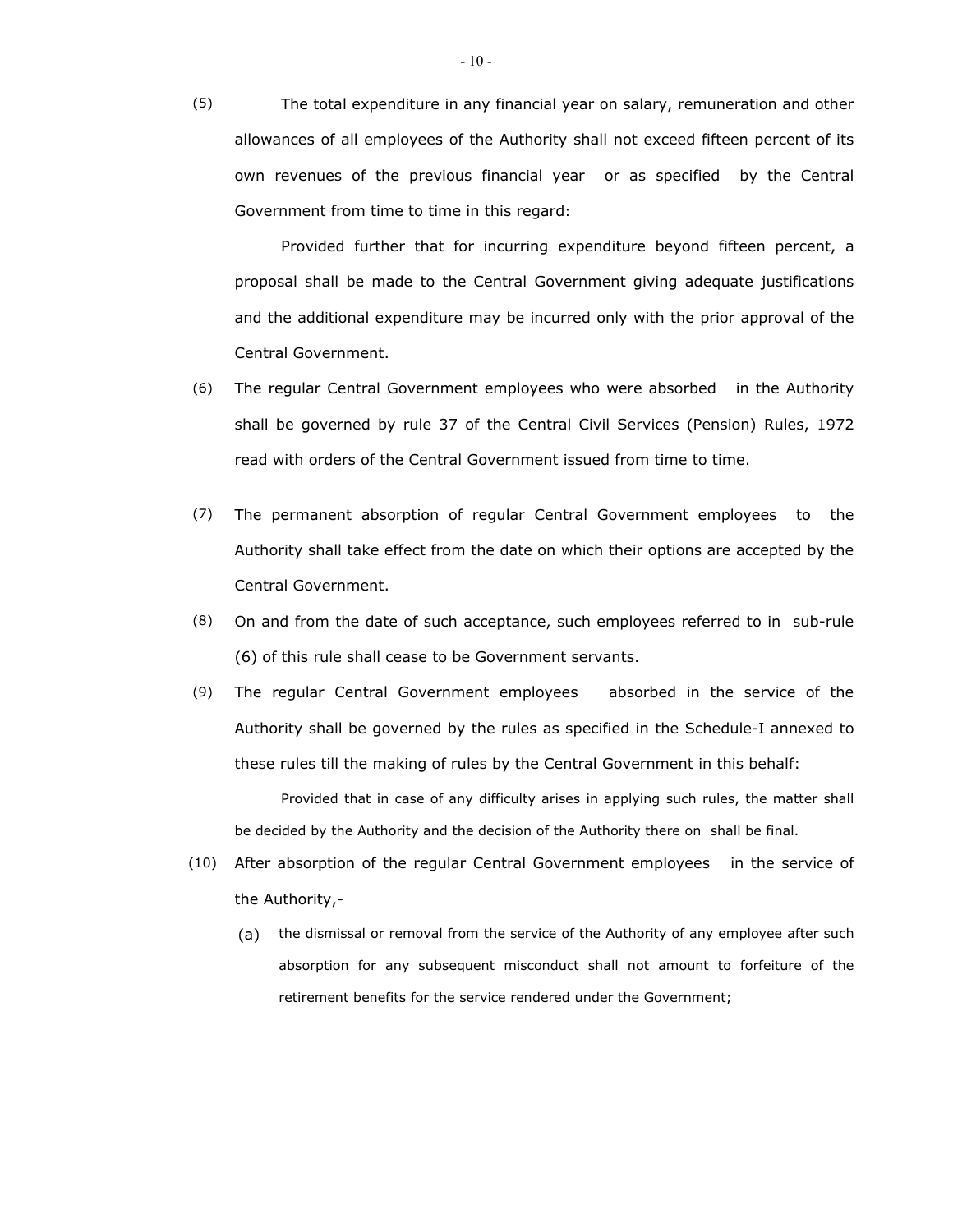- (b) the Authority shall be competent to continue and complete the disciplinary proceedings and impose appropriate penalty, if found necessary, under the Central Civil Services (Classification, Control and Appeal) Rules-1965 against any employee of the Authority in respect of whom the Development Commissioner or an officer subordinate to the Development Commissioner, was the Appointing/ Disciplinary Authority, in respect of any misconduct committed before the absorption of such employees in the service of the Authority;
- (c) in other cases not covered by clause (b) above, where the Appointing or Disciplinary Authority of the delinquent official was the President of India or the Central Government, the disciplinary proceedings will be continued and completed by the Central Government.
- (11) The terms and conditions of deputation to the service of the Authority shall be decided by the Authority in consultation with the lending organisations and with the approval of the Central Government.

 $\sum_{i=1}^{n}$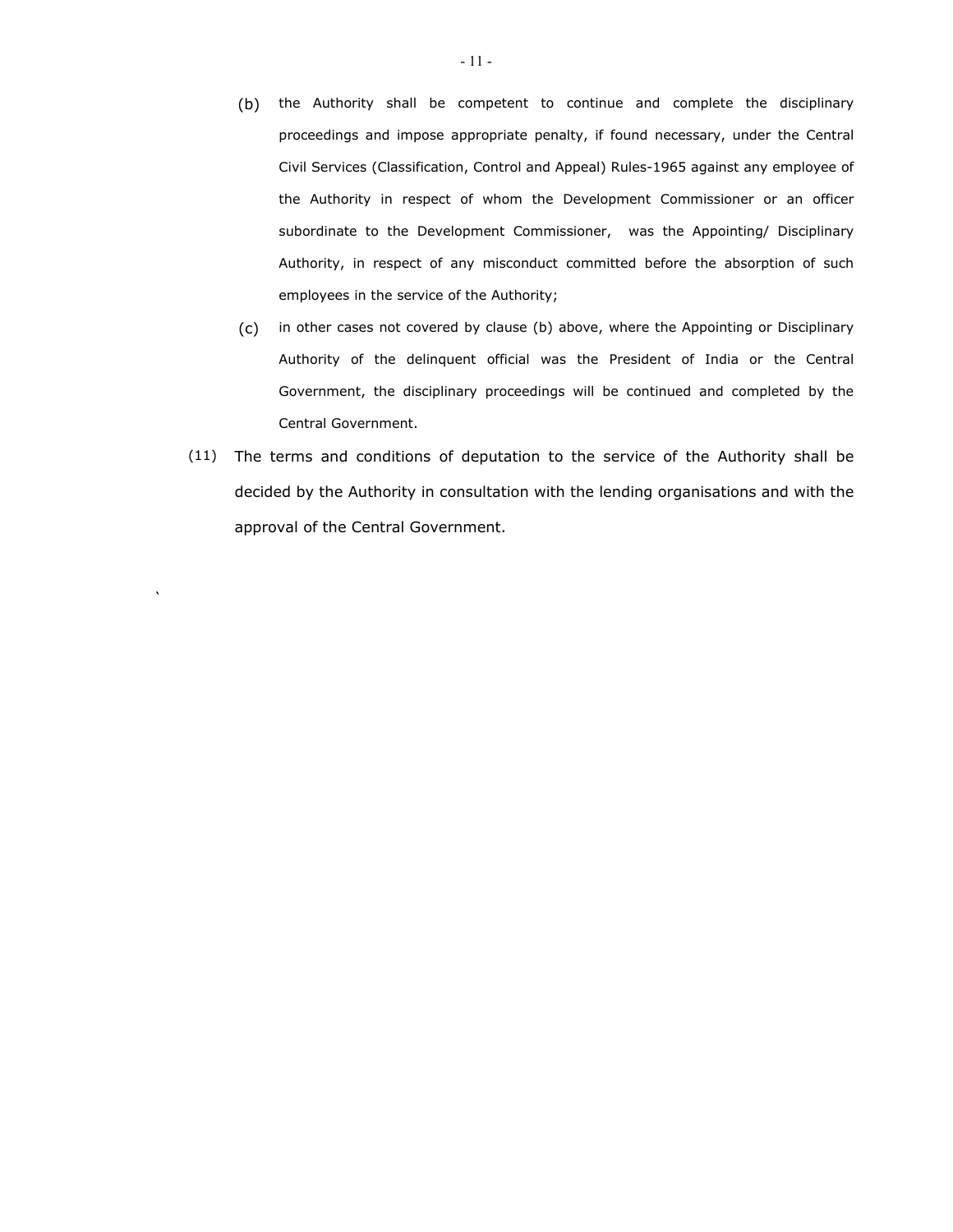#### **CHAPTER – V**

#### **MEETINGS OF THE AUTHORITY**

- 10. **Meetings of the Authority.** (1) There shall be not less than four ordinary meetings of the Authority in a Financial Year and the interval between any two ordinary meetings shall not, in any case, be longer than four calendar months.
	- (2) It shall be mandatory for the Authority to meet in the month of march to review the physical and financial progress of the ongoing projects and finalise the annual accounts for next financial year.
	- (3) The Chairperson of the Authority shall cause to be issued a notice of the meeting of the Authority to all members fifteen days in advance of the proposed meeting indicating therein the time, date and place.
	- (4) The Chairperson, at any time, may call a special meeting of the Authority by giving two days prior notice:

 Provided that a special meeting of the Authority may also be convened, if at least two members of the Authority request the Chairperson in writing to convene such a meeting.

- (5) The Chairperson may invite any officer of the Authority or any person to attend any meeting of the Authority for any specific Official purpose. Provided that such officer or person shall have no voting right.
- (6) The Secretary shall issue notice of the meetings of the Authority, circulate the agenda, prepare and circulate minutes of the meetings and maintain records of the meetings of the Authority.
- (7) The Secretary of the Authority shall be present in all the meetings of the Authority but shall have no voting rights.
- (8)No business shall be transacted in the meeting of the Authority unless at least three members including the chairperson are present.
- (9) The Chairperson shall preside at the meeting of the Authority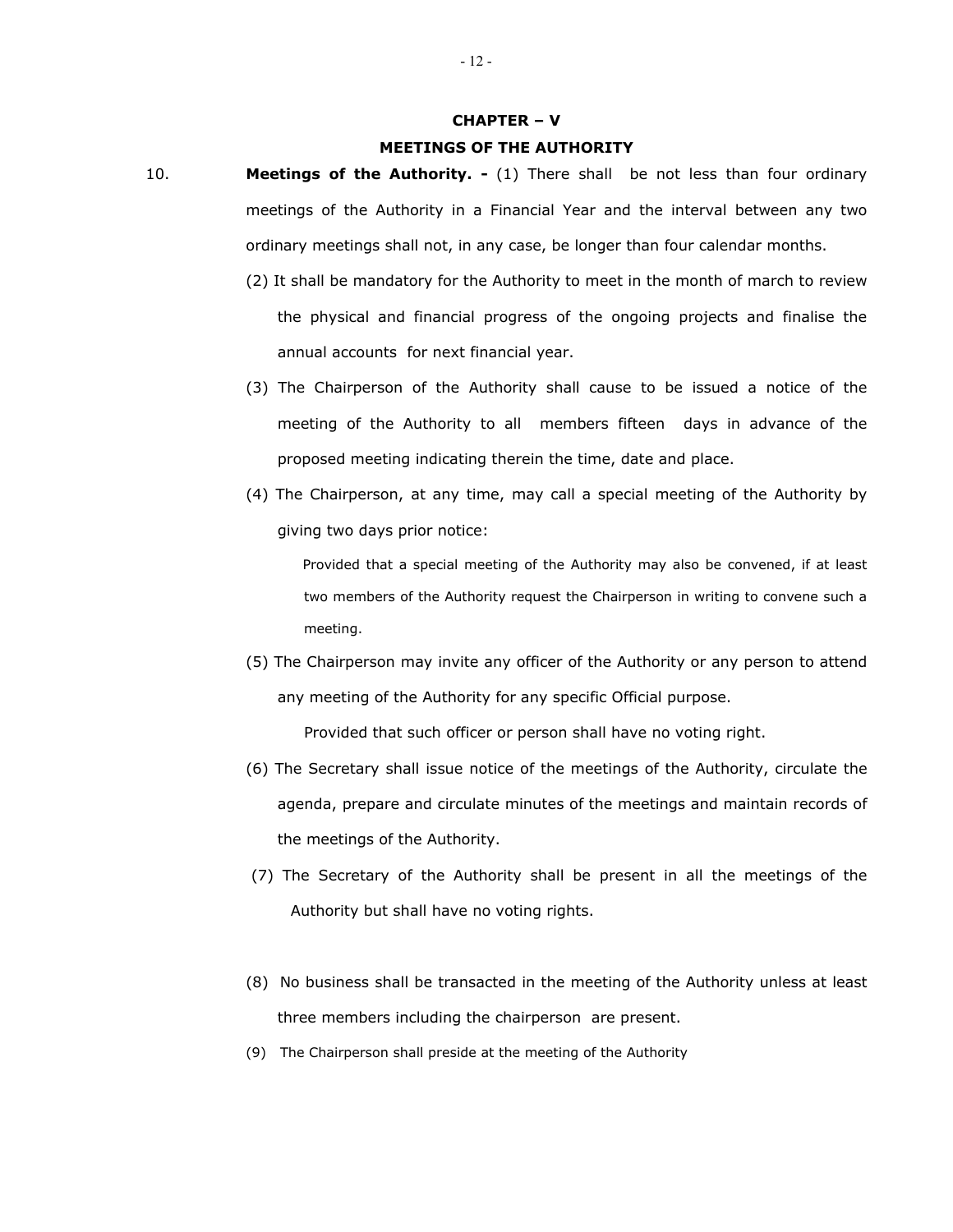- (10) The venue for meetings of the Authority shall normally be the Office of the Authority, unless the Authority decides the venue at a place other than the head office of the Authority.
- (11) The agenda for the meeting shall be sent to the members of the Authority at least seven days in advance.
- (12)All decisions of the Authority shall be taken by majority of the Members including Chairperson, present and voting and in the event of an equality of votes, the Chairperson shall have right of casting vote.
- (13) A record shall be maintained by the Secretary of the Authority regarding items of business transacted by the Authority during its meetings which will be authenticated by the Secretary and the Chairperson.
- (14) The compliance of the decision(s) taken in the previous meeting(s) of the Authority shall be taken for review and further direction, if any.
- (15) The decisions taken during the meeting of the Authority shall be minuted and circulated within seven working days of the meeting to all members of the Authority for follow up action and compliance.
- (16) Notwithstanding anything contained in this rules, the Central Government may, at any time, call a meeting of the Authority.
- (17) The business, not included in the agenda shall not be transacted at the meeting without the permission of the Chairperson.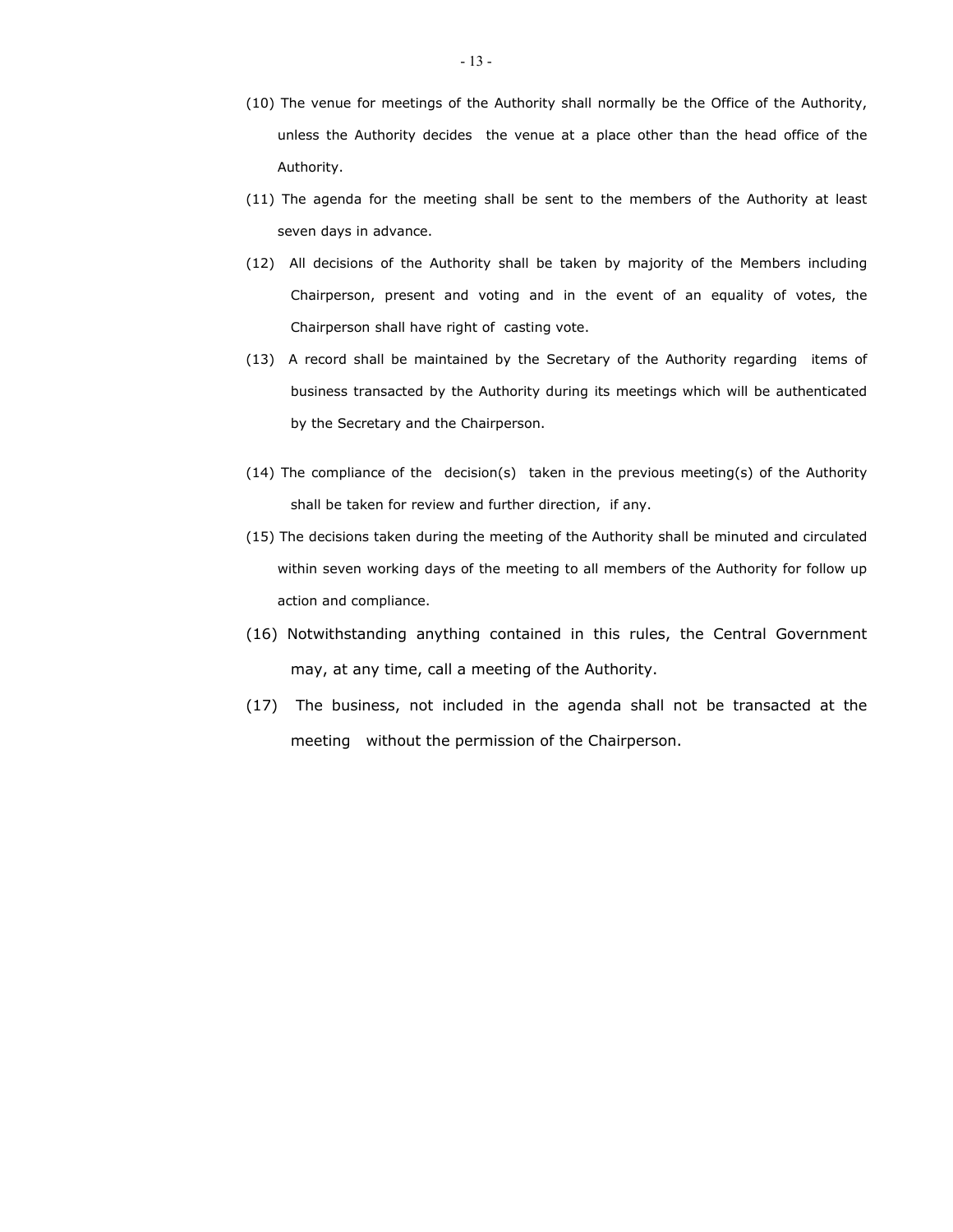#### **CHAPTER – VI**

#### **ACCOUNTS, RETURNS AND STATEMENTS OF THE AUTHORITY**

- 11 **Accounts of the Authority.** (1) The account of the Authority shall include a statement regarding: -
	- (a) the estimated opening balance;
	- (b) estimated receipts under clauses (a) to (d) of sub-section (1) of section 36 of the Act; and
	- (c) the estimated expenditure.
	- (2) The annual accounts and financial statements along with necessary schedules, note on accounts and significant accounting policies as mentioned in Schedule -II shall be prepared in accordance with the common format of financial statements for the Central Government Autonomous bodies prescribed by the Government of India, Ministry of Finance, Comptroller and Auditor General of India and as modified from time to time with prescribed accounting formats.
	- (3) The annual accounts of the Authority shall be signed or authenticated by the chairperson of the Authority and the Secretary: Provided that in the absence of Secretary such annual accounts shall be signed or authenticated by the Chairperson and any other officer of the Authority nominated by the Chairperson.
- 12. (1) The Authority shall submit to the Central Government in the Department of Commerce, Ministry of Commerce and Industry the periodical returns and reports as mentioned in **Schedule-III** to these rules not later than the dates mentioned therein.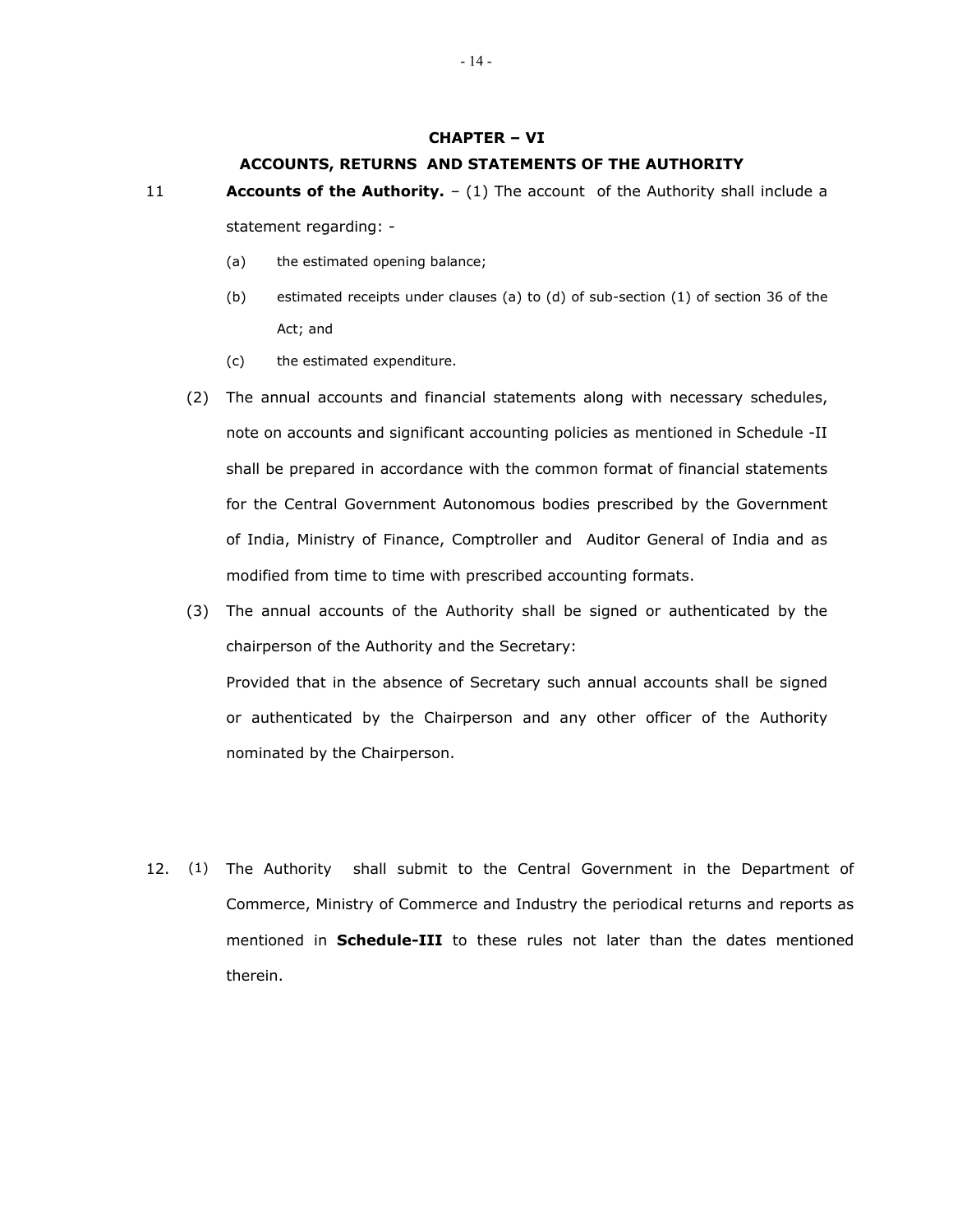(2) In addition to the above, the Authority shall prepare its Annual Report in the format given in **Schedule-IV** to these rules for the preceding financial year covering all its important activities during the said period and shall submit the same to the Central Government in the Department of Commerce, Ministry of Commerce and Industry on or before the  $31<sup>st</sup>$  day of July of the following year.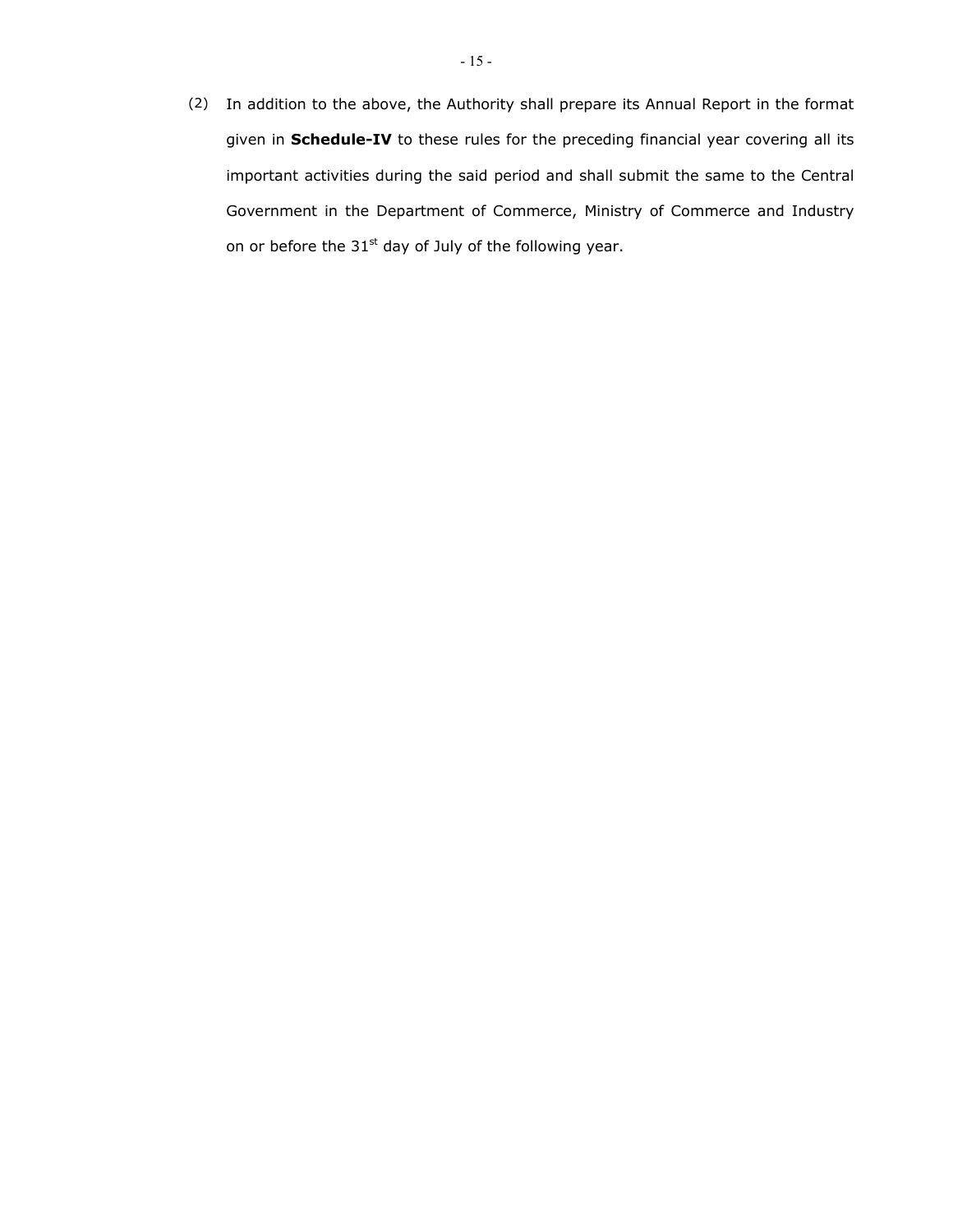# **Schedule-I [See Rule 9(9)]**

- 1. Fundamental Rules and Supplementary Rules
- 2. Central Civil Services (Revised Pay) Rules-2008
- 3. Central Civil Services (Leave) Rules–1972
- 4. Central Civil Services (Joining Time) Rules, 1979
- 5. Central Civil Services (Conduct) Rules-1964
- 6. Central Civil Services (Classification, Control and Appeal) Rules, 1965
- 7. The Central Civil Services (Medical Examination) Rules, 1957
- 8. Consolidated orders of the Central Government on Leave terms to be granted to Officers appointed on Contract basis in various posts.
- 9. Consolidated orders of the Central Government regarding grant of Casual Leave and Special Casual Leave.
- 10. Central Civil Services (Temporary Service) Rules, 1965
- 11. Consolidated orders of the Central Government on Overtime Allowance.
- 12. Consolidated orders of the Central Government on Uniforms to liveried staff and Washing Allowances.
- 13. Consolidated orders of the Central Government on Closed Holidays/ Restricted Holidays, Casual Leave, closure in the event of death of High Dignitaries.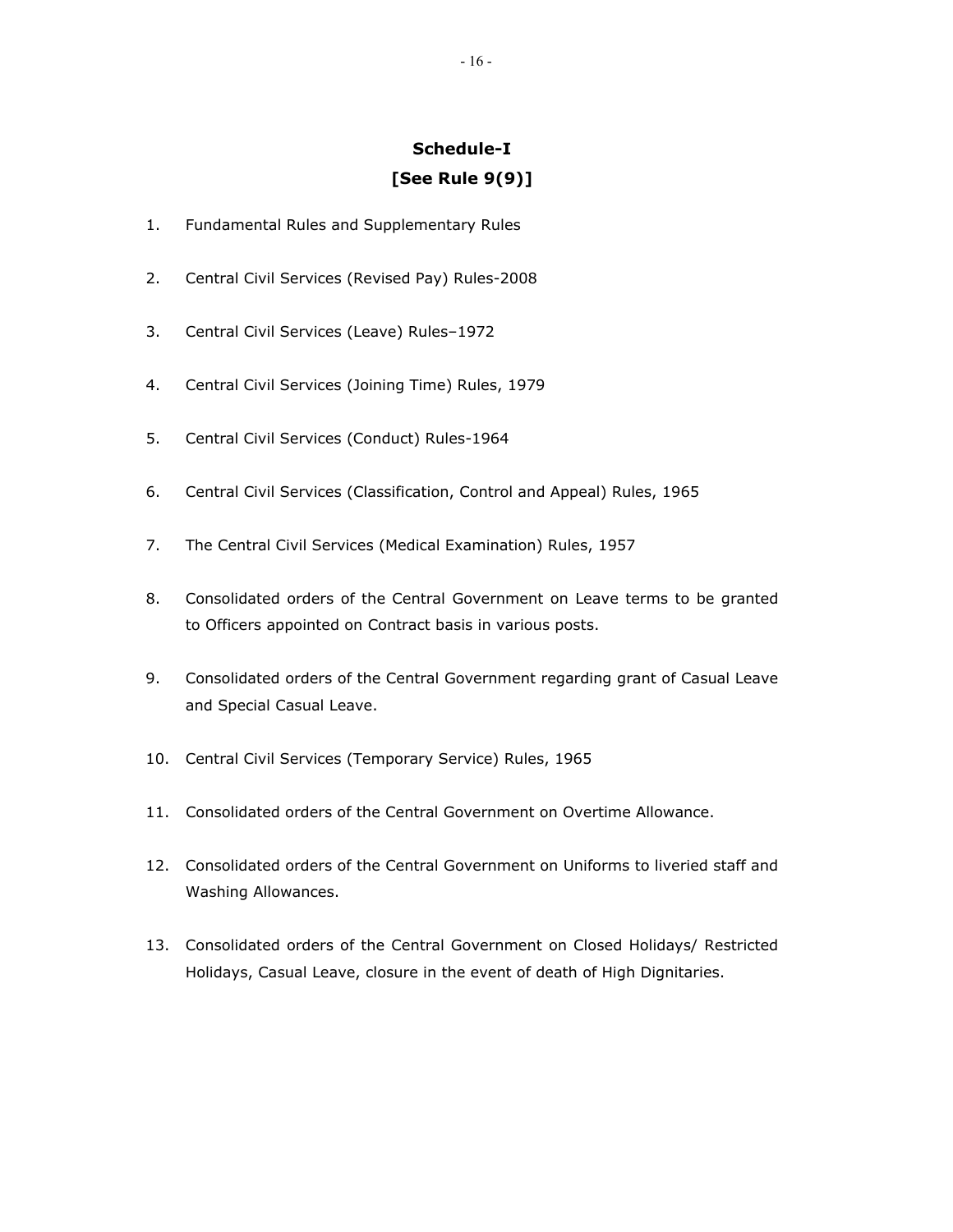# **Schedule-II [See Rule 11(2)]**

| S.No. | <b>Nature of Account</b>                                                                                                  |
|-------|---------------------------------------------------------------------------------------------------------------------------|
| 1.    | <b>Balance Sheet</b>                                                                                                      |
| 2.    | Income and Expenditure                                                                                                    |
| 3.    | Schedules to the above Financial statements                                                                               |
| 4.    | Instructions and Accounting principles                                                                                    |
| 5.    | Notes and instructions for the schedules and                                                                              |
| 6.    | Statement of Receipts and Payments as prescribed by the Comptroller and<br>Auditor General of India, Ministry of Finance. |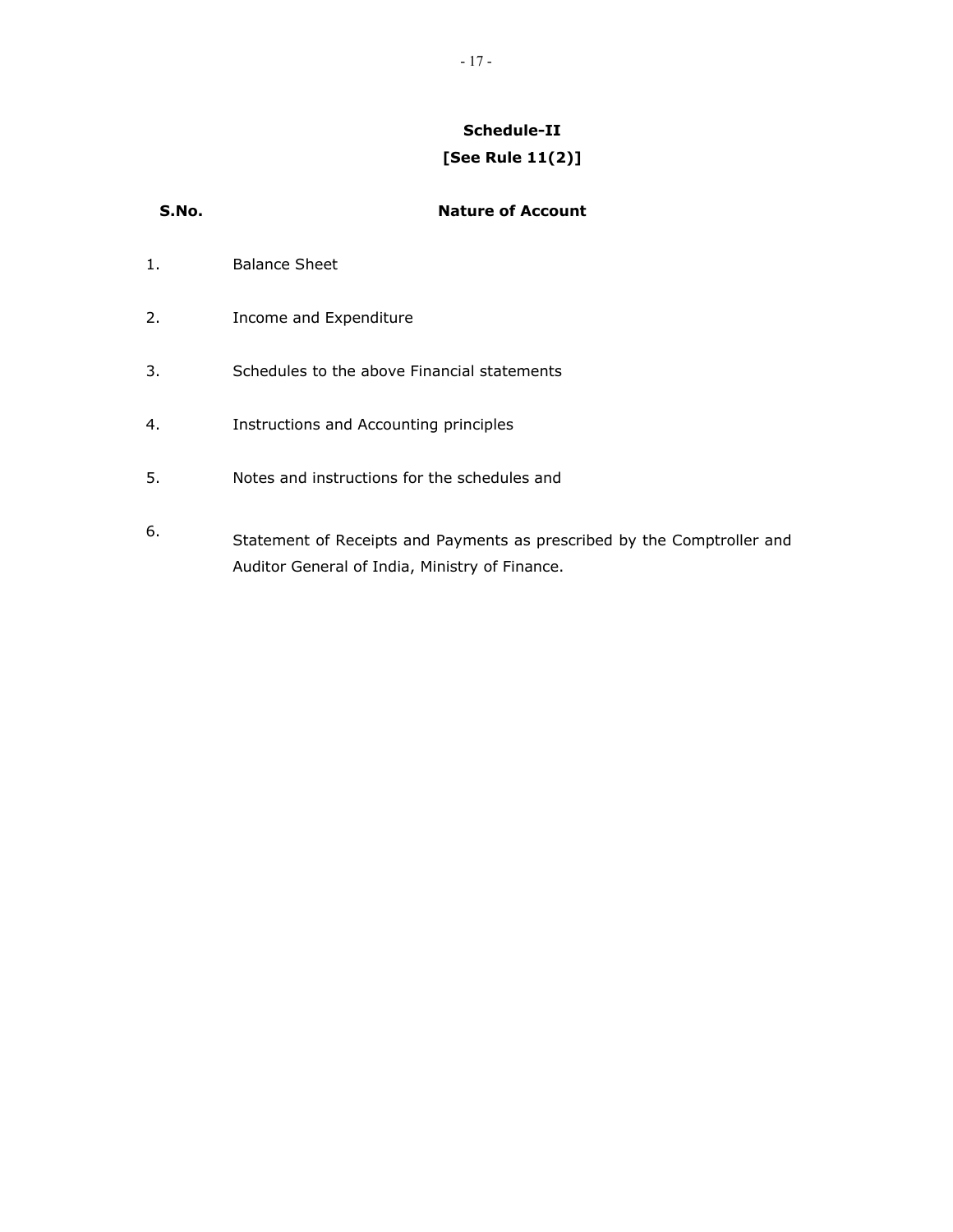# **Schedule-III [See Rule 12(1)]**

- 1. The copy of the Annual Budget of the Authority shall be submitted latest by the  $31<sup>st</sup>$  day of March of the relevant financial year.
- 2. The audited Accounts of the Authority pertaining to a financial year shall be submitted latest by the 30<sup>th</sup> day of September of the subsequent financial year.
- 3. The accounts of the Authority as certified by the Comptroller and Auditor General of India or his nominee together with audit report thereon shall be submitted within one month of its receipt.
- 4. The compliance report on the observations of Comptroller and Auditor General of India and the Public Accounts Committee shall be submitted when required by the Government of India.